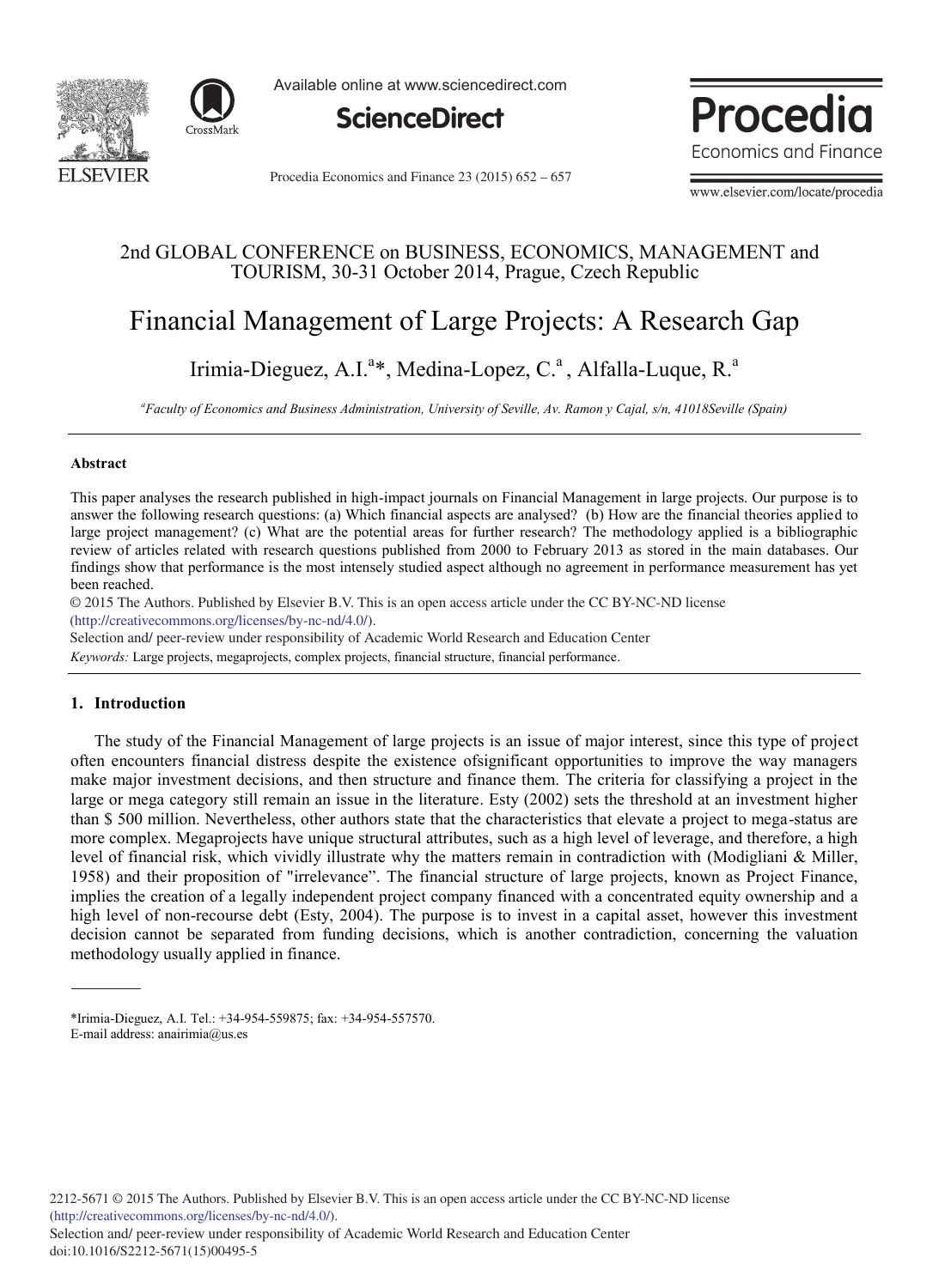In spite of the high impact of the financial structure on the success of large projects, very few papers have been published on this topic. This paper analyses the research published in high-impact journals on Financial Management in large projects. Our purpose is to answer the following research questions: (a) Which financial aspects are analysed in the literature on large projects? (b) How are the financial theories applied to large project management? (c) What are the potential areas for further research?

As far as we know, there are not literature reviews focused on the financial aspects of large projects. Therefore, our contribution is to perform a bibliometric analysis of the papers that focus on financial aspects in large projects, with a previous identification and analysis of the financial aspects studied in previous literature. The main result is the identification of gaps in research into financial aspects of large projects.

#### **2. Methodology**

In order to identify the articles that have studied financial aspects in megaprojects and thus respond to the research question set, a systematic literature review following the methodology described by Medina-Lopez, Marin-Garcia, & Alfalla-Luque (2010) has been performed. The first step involved a search in the *Web of Knowledge* and *Scopus* databases, to find articles published from 2000 to February 2013 that include the key words "megaproject", "mega project", "big project", "complex project" and/or "large project" in the title, keywords, and/or abstract fields. This first search was extensive to all the articles concerning large projects so that those papers which study the financial aspects would not be overlooked, even though the papers were not primarily focused on financial aspects and analysed them solely in a tangential way. Following this first step, 258 articles were selected.

These articles were then reviewed and classified into three categories: a first group of 68 articles that focus on the financial aspects of megaprojects; a second group containing 39 papers that address the financial aspects in a tangential manner; and finally, a third group of 151 articles that does not address financial aspects of megaprojects. In our study, the 107 items included in the first two categories are analysed in both a quantitative and a qualitative way.

A checklist to systematically review such articles was used. This checklist was developed based both on our previous experience in literature reviews and on a first reading of the 107 selected references. Furthermore, this tool was also reviewed by two experts and was used to classify the papers through numerous criteria, such as year of publication, research methodology, data analysis methods, geographical area of the megaproject, sector, and type of financial aspect studied. Each paper was checked by two of the present authors. In the case of doubtful classification, the paper was discussed in order to assign it to the correct category in the checklist. For this process, RefWorks, Microsoft Excel, and Atlas.TI software have been applied.

#### **3. Analysis of the bibliometric characteristics**

Following the explained methodology, 107 articles have been selected (available on request to authors). These articles have been published in a total of 79 journals, although there are only 4 journals (5%) with more than 4 papers; International Journal of Project Management (7), Journal of Operational Research Society (5), International Journal of Urban and Regional Research (5), and Public Road (4). Therefore, the scarcity of literature on the financial aspects of large projects in indexed journals is highlighted.

By analyzing the temporal distribution of these publications in the 13 years reviewed, the financial aspects of megaprojects is found to be a topic into which interest has been steadily growing in recent years. Between 2000 and 2008, a total of 52 papers were published at an average of 5.7 papers per year. During the period 2009-2012, 53 papers were published, with a minimum of 10 papers per year, thereby increasing to an average of 13.25per year. It is noteworthy that, in the last four years, the volume of published papers has reached the same number as the total of the previous nine years. Regarding the number of authors per paper, the greatest number of articles are written by a single author (44 papers, 41.1%), although the presence of up to three authors is relatively common (33 are signed by two authors (29%), and 22 by three authors (20.6%)). In addition, when there is more than one author, they often belong to different institutions; only in 21 of the papers, were all the authors from the same institution.

#### *3.1. Characteristics of research in financial aspects of megaprojects*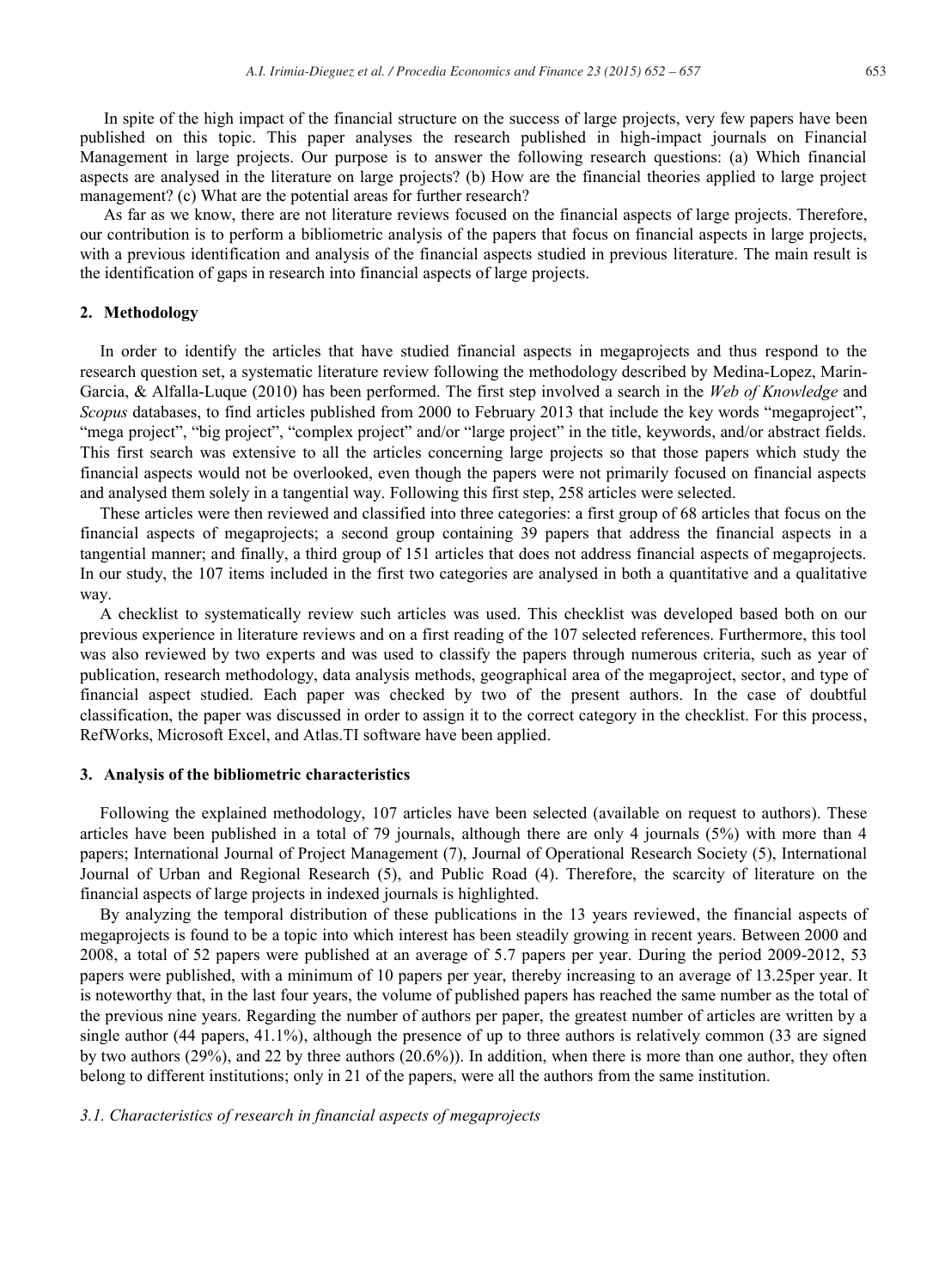To further analyse the selected articles, papers were classified according to the type of research developed. Most of the investigation (59.8%) is empirical, namely, case studies. Moreover, 22.4% of the research is theoretical/conceptual and analyses one or more specific aspects of megaprojects, without focusing on any specific case and/or simply citing cases as examples. Only 14% of the papers develop models or simulations to improve planning or management, or to avoid delays. Finally, 3.7% of the papers are formal reviews of the literature, none of which is focused on the financial aspects of megaprojects.

The most common methodology is case study: analyzing certain aspects from a theoretical perspective and presenting a real case with detailed explanation. These papers have given us a great volume of information for our analysis, since they deal directly with financial issues.

Furthermore, the identified papers are characterized by being mostly descriptive or exploratory in nature (99%), and mainly qualitative and transversal. The information sources most commonly used are document analysis (94.4%) and observation (64.5%). Only 30% of research has performed any basic quantitative analysis. Descriptive statistics are used in 24 papers (72.7%), regressions in 10 (30.3%), correlations in 9 (27.3%), and path analysis in 9  $(27.3\%)$ .

#### *3.2. Characteristics of megaprojects cases analyzed in the literature*

Most of the 64 papers that perform a case study are focused on just one case (52, 81.3%) and analyse various aspects. When analyzing two cases (7, 10.9%), they often compare the same topic, usually in the operational phase of the life cycle of the project, to see the progress after construction, and whether their economic and social profitability was as expected. Analysis of three or more megaprojects (5; 7.8%) is not very common and occurs when one aspect is studied theoretically, whereby cases are employed solely for illustration purposes.

The geographical distribution of megaprojects studied is 42% in Europe, 30% in Asia, 14% in North America, 7% in Africa, 4% in Oceania, and 3% in Central and South America. Within Europe, cases from UK and Germany are more frequent. In these countries, most large projects are technical and are intended to improve communications among the population. In Asia, there are numerous projects relating to the development of new areas in Russia, India and China due to their need for major infrastructure. In America, the largest number of cases studied corresponds to USA and Canada.

The types of large projects analyzed are grouped mainly into transport infrastructure (rail: 11, roads: 3, airports: 7), civil infrastructure (ports: 7, bridges: 5, buildings: 10, hospitals: 4, dams: 2, tunnels: 2), energy (pipeline: 9, others: 5), Urban Developments (5), ICT / Technology (4) and events (Olympic games/universal exposition: 4).

In 22 of the 107 articles analyzed, the investigation does not focus on any particular stage of the life cycle of a project (design, construction, operation). Other papers mainly focus on a more in-depth analysis of a single step (79, 73.8%). There are very few articles that analyse 2 or 3 steps at a time (6, 5.6%). More attention is paid to the stages of operation (36 papers) and construction (34 papers), with the design stage being the least analyzed (23 papers).

#### *3.3. Financial aspects of megaprojects studied in the literature: quantitative analysis*

The articles were classified according to nine financial issues (Table 1). The main topics analyzed in the 107 selected articles are Stakeholders, Public-Private Partnerships (PPP) models, and Risk Management. As already stated, there is a growing interest into research on this topic in recent years. Table 1shows the evolution for each subject by dividing the horizon into three periods (2000-04, 2005-08, and 2009-13). Between 2005 and 2008, a decrease occurs in the volume of published papers. This trend changed in the third period, 2009-2013, surpassing, in general, the level of publication of the first period. The greatest increase was in papers focused on cost-benefit analysis, with 66.7% of papers addressing this issue in the third period. Around 50% of the work on stakeholders, PPP models, risk, investment, and financial performance are published during that period. It is worth bearing in mind the high volume of research on stakeholder management; this topic has more publications in all the periods and is the only topic with publications every year.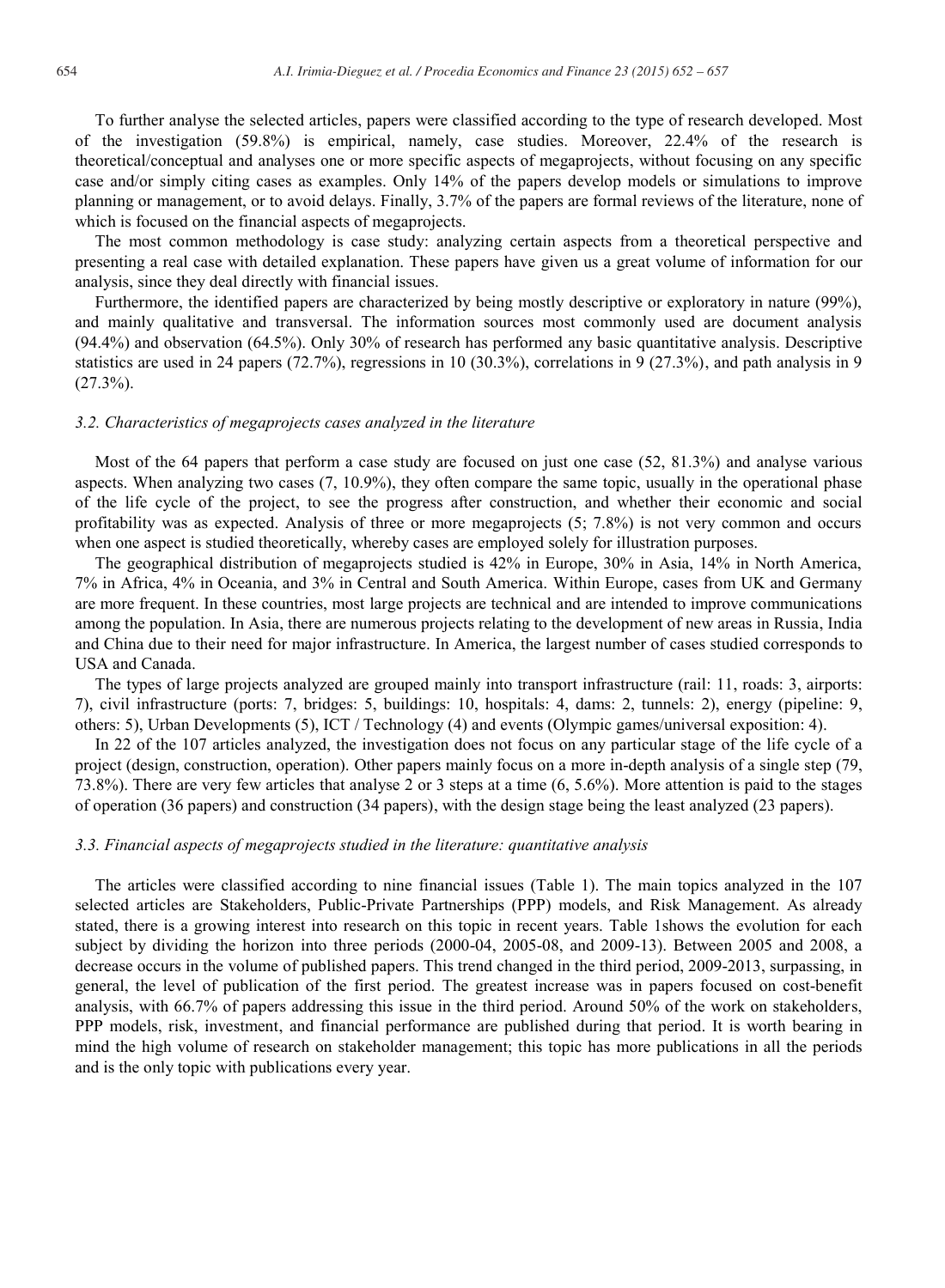| Concepts                          | 2000-04 | 2005-08 | 2009-13 |
|-----------------------------------|---------|---------|---------|
| Stakeholders                      | 16      |         | 26      |
| <b>PPP</b> Models                 | 13      | Λ       | 23      |
| Risk                              | 16      |         | 20      |
| Cost-Benefit analysis             |         |         | 18      |
| Investment                        | 10      |         | 13      |
| Financial performance             |         |         |         |
| Management (not PPP)              |         |         |         |
| Cost                              |         |         |         |
| Financial sources                 |         |         |         |
| Total published papers per period | 74      | 39      | 121     |

Table 1. Financial aspects identified and temporal evolution of the publication

On analysing for each stage of the life cycle, the most frequently studied aspects are, in the design stage, stakeholders (20.7%), PPP models (20.7%), risk (15.5%), and cost-benefit analysis (13.8%). In the construction stage, the interest of researchers is focused on stakeholders (27.4%), PPP models (21.9%), risk (15.1%), and investment (13.7%). In the operational phase, the main financial aspects studied are stakeholders (24%), financial performance (18.7%), risk (17.3%), cost-benefit analysis (17.3%), and PPP models (12%).In general, relations with stakeholders, PPP models, and risk management are topics of great interest regardless of the stage of the project analysed. To sum up, stakeholders, PPP models, investment, and financial sources are generating more interest in the stage of construction, whilst cost-benefit analysis, risk, and financial performance do so in the operational phase.

#### **4. A qualitative analysis**

Most of the papers selected can be considered multidisciplinary, just the first group (68 articles)focus on the analysis of financial aspects, and others do as a secondary goal. The most common situation involves studying how different strategies influence the financial performance, which is usually used as a negotiation issue among the stakeholders. In this sense, Doloi (2012) develops a framework for an accurate understanding and assessment of the social performance and value creation of public infrastructure projects. By integrating the impact of stakeholders and their satisfaction level, a social performance indicator is synthesized as a measure of quantifying social sustainability in projects.The valuation of the project is analysed by Lemelin, Abdel Sabour & Poulin (2006) who propose Real Options Analysis for dealing with management responses to uncertain future outcomes (Risk Management). Paling (2012) shows how various forms of international finance capital, development capital, and local capital vie for influence amongst a loose assemblage of alliances and conflicts that link elements of the government, international donors and private-sector actors.

Focusing on those papers in which the financial aspects are the main goal, the main topic analysed is the financial performance evaluation: Bruzelius, Flyvbjerg & Rothengatter (2002) describe lessons and recommendations on how to improve accountability in decision making. On redrawing the borderlines of private and public involvement, four specific measures to increase accountability are suggested and detailed: Transparency, Performance specifications, Explication of regulatory regimes, and Involvement of risk capital. De Palma, Picard, & Andrieu (2012) propose various approaches used in finance (Value at Risk, Conditional Value at Risk, Downside Risk Measures, and Efficiency Ratio) to model the impact of risk in project evaluation, for comparison in basic examples. Nevertheless, no criterion is a priori better than the others, since these approaches may lead to different conclusions. Kim (2010) includes a risk performance index to improve the efficiency of the measurement of general performance for megaprojects. Li & Lofgren (2010) derive a dynamic cost-benefit rule for evaluating large projects which entails an extra term involving changes in capital cost. Peters (2010) traces the decision-making processes for a case study, and raises important questions regarding optimistic forecasts, cost overruns, the role of prestige in large infrastructure projects, and the limits of public review procedures. Toor & Ogunlana (2010) state that there is no commonly agreed framework of performance measurement on megaprojects. Their findings indicate that the traditional measures of the iron triangle (on-time, under-budget, and according to specifications) are no longer applicable and that other performance indicators, such as safety, efficient use of resources, effectiveness, satisfaction of stakeholders, and reduced conflicts and disputes, are becoming increasingly important.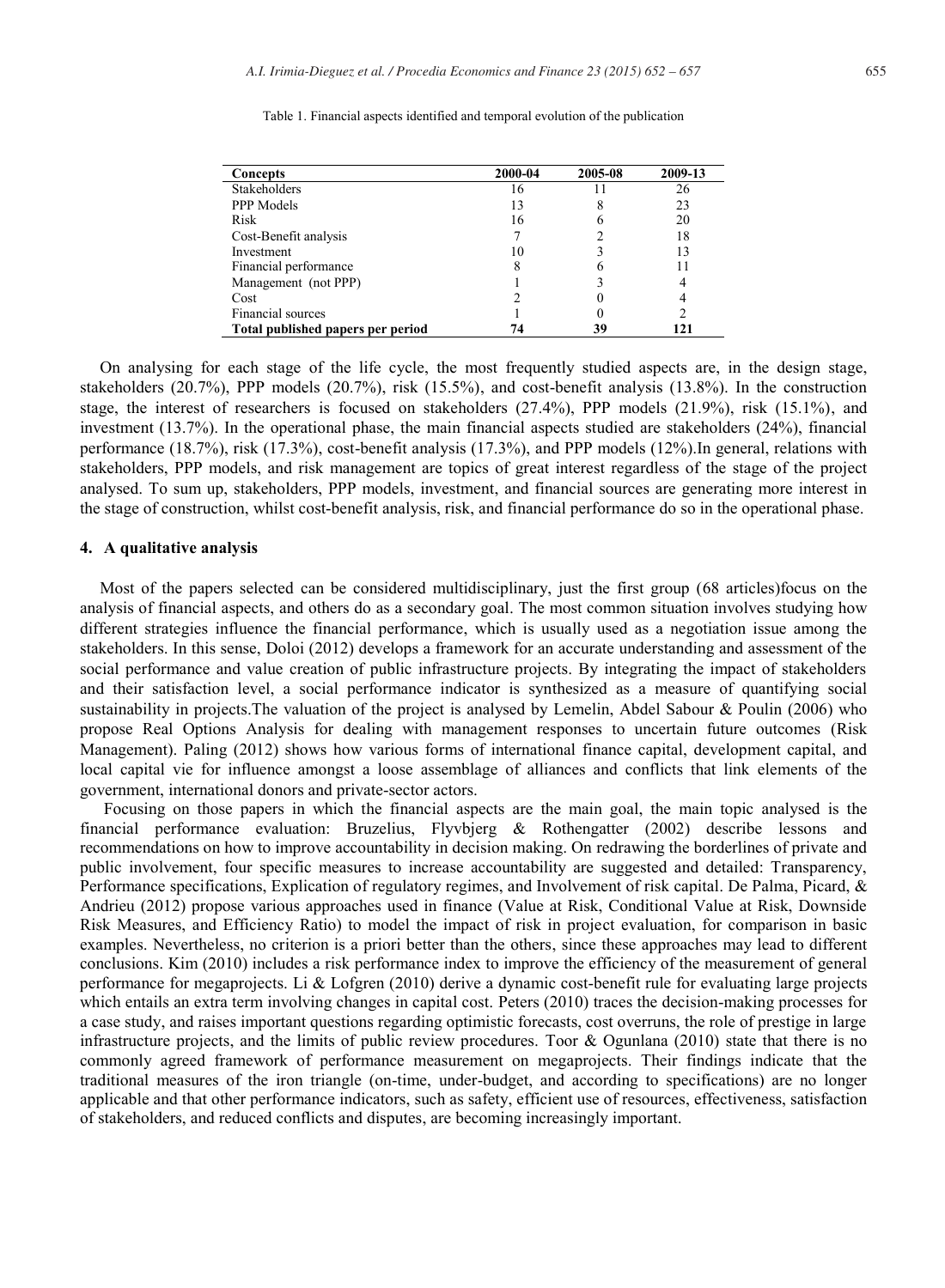The financial management of large projects may challenge the financial theories on capital structure. First, the Theory of Financial Optimum suggests that firms adjust their capital structure to a target debt ratio or optimum, and once reached, firms achieve their maximum value. From a traditional perspective, there is an optimal balance between the benefits of debt, which are linked to the tax deductibility of interest, and the disadvantages of the increase in the probability of bankruptcy involved in the use of higher levels of debt. In the case of large projects, the financial structure links the debt ratio to the negotiation of the different interests of the parties involved, rather than to the value maximization of the megaproject.

Second, the Theory of the Agency, proposed by Jensen &Meckling (1976) and Myers (1984), states that agency costs, arising from the conflict between shareholders and lenders, encourage the former to seek a capital structure to their benefit, even at the expense of the latter and of the loss of value of the company. Given this attitude, lenders react by demanding additional collateral and higher risk premiums. The design of the economic and financial structure of large projects is derived from a previous negotiation process where agency problems are identified a priori, thus avoiding the feared costs thereof. Nevertheless, conflicts may arise between the interests of the public and private sector. Hence, the public sector establishes a series of covenants or control mechanisms to periodically detect the possibility that private interest holds greater priority over the public interest.

A third approach is based on the costs generated by asymmetric information; this has led to two theories. On the one hand, the Theory of Signs, raised by Ross (1977) and Leland & Pyle (1977), argues that managers with strong growth prospects send signals to the market about the quality of their projects through the increased level of debt, which reflects the ability of companies with new investments to meet the payment obligations of that debt. On the other hand, the Theory of Hierarchical Preferences, proposed by Myers (1977) and Myers & Majluf (1984), posits that companies do not seek to adjust to an optimal debt ratio but, due to asymmetric information problems associated with external financing, that firms adjust their funding decisions to a hierarchy. These asymmetric information problems associated with external financing are not easily detected since the financial structure is designed as a whole and adapted to the economic characteristics of the project and the possibilities and needs of all parties involved in the financing.

#### **5. Conclusions**

The number of papers in this field has been increasing in recent years, although publications that focus on the financial aspects of megaprojects remain scarce in high-impact journals. Case studies constitute the most widely applied methodology (almost 60%), where, in general, only one single case is presented. The most commonly studied topic is the financial performance although no agreement on performance measurement of megaprojects has yet been reached. The valuation of the megaproject is seldom performed although it represents the financial objective of any corporation. Research into financial aspects remains scarce, as do studies into the financial structure of large projects. Other related areas of research, such as Stakeholder or Risk Management, and Public-private Partnerships, are of major interest.

More research, in general, and more detailed case studies and survey studies, in particular, are required in order to provide a basis for the improvement of megaproject management. Areas of further research can focused on a comprehensive analysis of the financial structure, performance and valuation of megaprojects.

#### **References**

Bruzelius, N., Flyvbjerg, B., &Rothengatter, W. (2002). Big decisions, big risks. Improving accountability in mega projects. *Transport Policy, 9*(2), 143-154. doi:10.1016/S0967-070X(02)00014-8

De Palma, A., Picard, N., & Andrieu, L. (2012). Risk in transport investments. *Networks & Spatial Economics, 12*(2), 187-204. doi:10.1007/s11067-009-9109-8

Doloi, H. (2012). Assessing stakeholders' influence on social performance of infrastructure projects. *Facilities, 30*(11), 531-550. doi:10.1108/02632771211252351

Esty, B. C. (2002). An Overview of Project Finance- 2002 update. *Harvard Business School Case No. 202*-105, *Boston MA*.

Esty, B. C. (2004). Why Study Large Projects? An Introduction to Research on Project Finance. *EuropeanFinancial Management, Vol. 10, No. 2, 2004,* 213-224*.*

Jensen, M. & Meckling, W. (1976). Theory of the firm: managerial behaviour, agency costs and capital structure, *Journal of Financial Economics*, *3*, 305-360.

Kim, S. (2010). Risk performance indexes and measurement systems for mega construction projects. *Journal of Civil Engineering and Management, 16*(4), 586-594. doi:10.3846/jcem.2010.65

Leland, H. & Pyle, D. (1977). Information asymmetries, financial structure and financial intermediation, *The Journal of Finance,32*, 371-388.